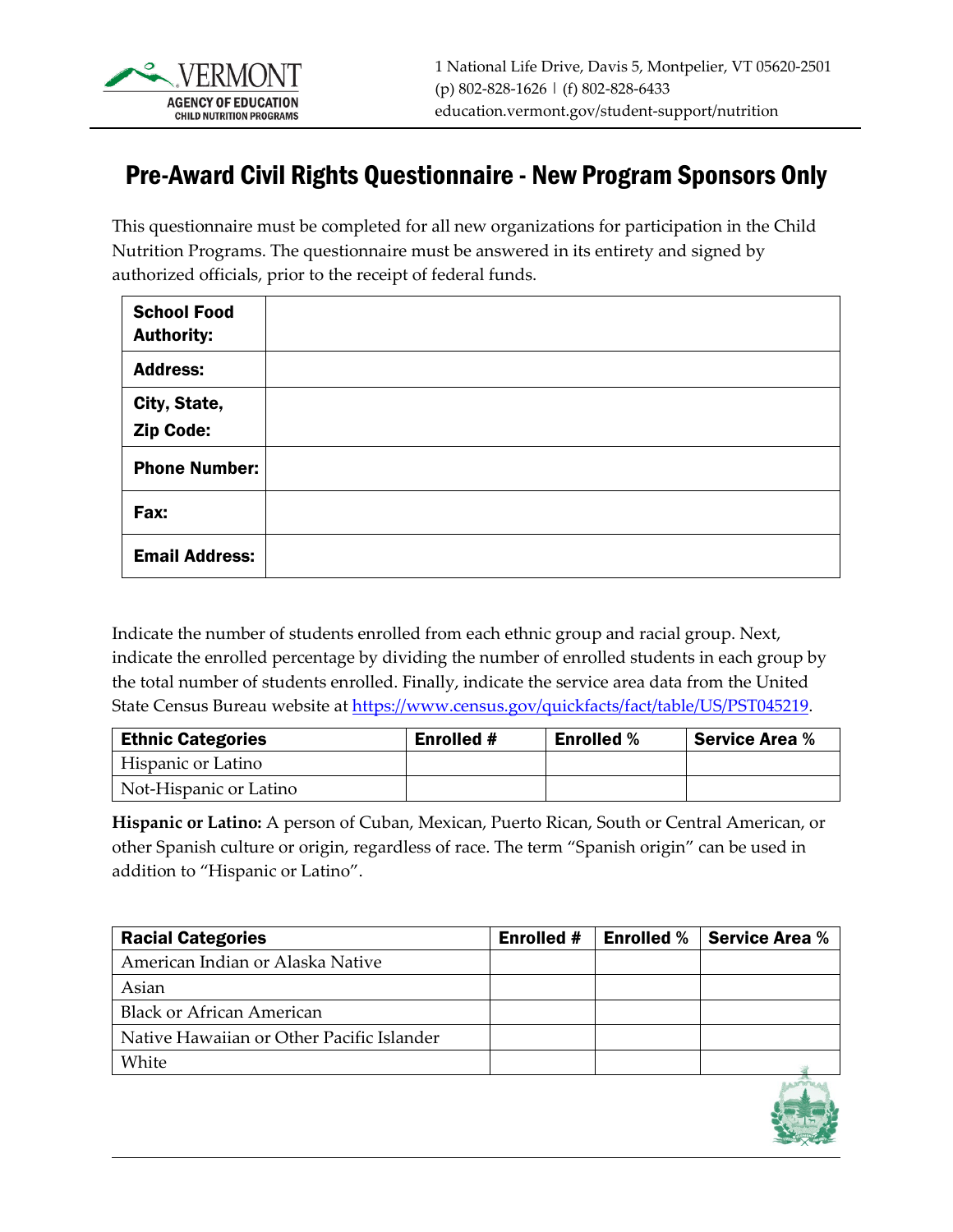**American Indian or Alaska Native:** A person having origins in any of the original peoples of North and South America (including Central America), and who maintains tribal affiliation or community attachment.

**Asian:** A person having origins in any of the original peoples of the Far East, Southeast Asia, or the Indian subcontinent, including, for example, Cambodia, China, India, Japan, Korea, Malaysia, Pakistan, the Philippine Islands, Thailand, and Vietnam.

**Black or African American:** A person having origins in any of the black racial groups of Africa. Terms such as "Haitian" can be used in addition to "Black or African American."

**Native Hawaiian or Other Pacific Islander:** A person having origins in any of the original peoples of Hawaii, Guam, Samoa, or other Pacific Islands.

**White:** A person having origins in any of the original peoples of Europe, the Middle East, or North Africa.

- 1. Does the organization offer its benefits to all without regard to race, color, national origin, sex, age, or disability?  $\Box$  Yes  $\Box$  No If "No", explain below.
- 2. How will the organization ensure that minority populations have an equal opportunity to participate?

\_\_\_\_\_\_\_\_\_\_\_\_\_\_\_\_\_\_\_\_\_\_\_\_\_\_\_\_\_\_\_\_\_\_\_\_\_\_\_\_\_\_\_\_\_\_\_\_\_\_\_\_\_\_\_\_\_\_\_\_\_\_\_\_\_\_\_\_\_\_\_\_\_\_\_\_\_\_ \_\_\_\_\_\_\_\_\_\_\_\_\_\_\_\_\_\_\_\_\_\_\_\_\_\_\_\_\_\_\_\_\_\_\_\_\_\_\_\_\_\_\_\_\_\_\_\_\_\_\_\_\_\_\_\_\_\_\_\_\_\_\_\_\_\_\_\_\_\_\_\_\_\_\_\_\_\_ \_\_\_\_\_\_\_\_\_\_\_\_\_\_\_\_\_\_\_\_\_\_\_\_\_\_\_\_\_\_\_\_\_\_\_\_\_\_\_\_\_\_\_\_\_\_\_\_\_\_\_\_\_\_\_\_\_\_\_\_\_\_\_\_\_\_\_\_\_\_\_\_\_\_\_\_\_\_

\_\_\_\_\_\_\_\_\_\_\_\_\_\_\_\_\_\_\_\_\_\_\_\_\_\_\_\_\_\_\_\_\_\_\_\_\_\_\_\_\_\_\_\_\_\_\_\_\_\_\_\_\_\_\_\_\_\_\_\_\_\_\_\_\_\_\_\_\_\_\_\_\_\_\_\_\_\_ \_\_\_\_\_\_\_\_\_\_\_\_\_\_\_\_\_\_\_\_\_\_\_\_\_\_\_\_\_\_\_\_\_\_\_\_\_\_\_\_\_\_\_\_\_\_\_\_\_\_\_\_\_\_\_\_\_\_\_\_\_\_\_\_\_\_\_\_\_\_\_\_\_\_\_\_\_\_ \_\_\_\_\_\_\_\_\_\_\_\_\_\_\_\_\_\_\_\_\_\_\_\_\_\_\_\_\_\_\_\_\_\_\_\_\_\_\_\_\_\_\_\_\_\_\_\_\_\_\_\_\_\_\_\_\_\_\_\_\_\_\_\_\_\_\_\_\_\_\_\_\_\_\_\_\_\_

- 3. What method is used by the organization to recruit participants? (Please check the appropriate box(es)):
	- $\Box$  Applications
	- ☐ Open Enrollment
	- ☐ Referrals (Social Welfare, Courts, Etc.)
	- $\Box$  Other (Please explain)
- 4. What attempts have been used by your organization to contact minority and grassroots organizationsabout the opportunity to participate?

\_\_\_\_\_\_\_\_\_\_\_\_\_\_\_\_\_\_\_\_\_\_\_\_\_\_\_\_\_\_\_\_\_\_\_\_\_\_\_\_\_\_\_\_\_\_\_\_\_\_\_\_\_\_\_\_\_\_\_\_\_\_\_\_\_\_\_\_\_\_\_\_\_\_\_\_\_\_ \_\_\_\_\_\_\_\_\_\_\_\_\_\_\_\_\_\_\_\_\_\_\_\_\_\_\_\_\_\_\_\_\_\_\_\_\_\_\_\_\_\_\_\_\_\_\_\_\_\_\_\_\_\_\_\_\_\_\_\_\_\_\_\_\_\_\_\_\_\_\_\_\_\_\_\_\_\_ \_\_\_\_\_\_\_\_\_\_\_\_\_\_\_\_\_\_\_\_\_\_\_\_\_\_\_\_\_\_\_\_\_\_\_\_\_\_\_\_\_\_\_\_\_\_\_\_\_\_\_\_\_\_\_\_\_\_\_\_\_\_\_\_\_\_\_\_\_\_\_\_\_\_\_\_\_\_

\_\_\_\_\_\_\_\_\_\_\_\_\_\_\_\_\_\_\_\_\_\_\_\_\_\_\_\_\_\_\_\_\_\_\_\_\_\_\_\_\_\_\_\_\_\_\_\_\_\_\_\_\_\_\_\_\_\_\_\_\_\_\_\_\_\_\_\_\_\_\_\_\_\_\_\_\_\_ \_\_\_\_\_\_\_\_\_\_\_\_\_\_\_\_\_\_\_\_\_\_\_\_\_\_\_\_\_\_\_\_\_\_\_\_\_\_\_\_\_\_\_\_\_\_\_\_\_\_\_\_\_\_\_\_\_\_\_\_\_\_\_\_\_\_\_\_\_\_\_\_\_\_\_\_\_\_ \_\_\_\_\_\_\_\_\_\_\_\_\_\_\_\_\_\_\_\_\_\_\_\_\_\_\_\_\_\_\_\_\_\_\_\_\_\_\_\_\_\_\_\_\_\_\_\_\_\_\_\_\_\_\_\_\_\_\_\_\_\_\_\_\_\_\_\_\_\_\_\_\_\_\_\_\_\_

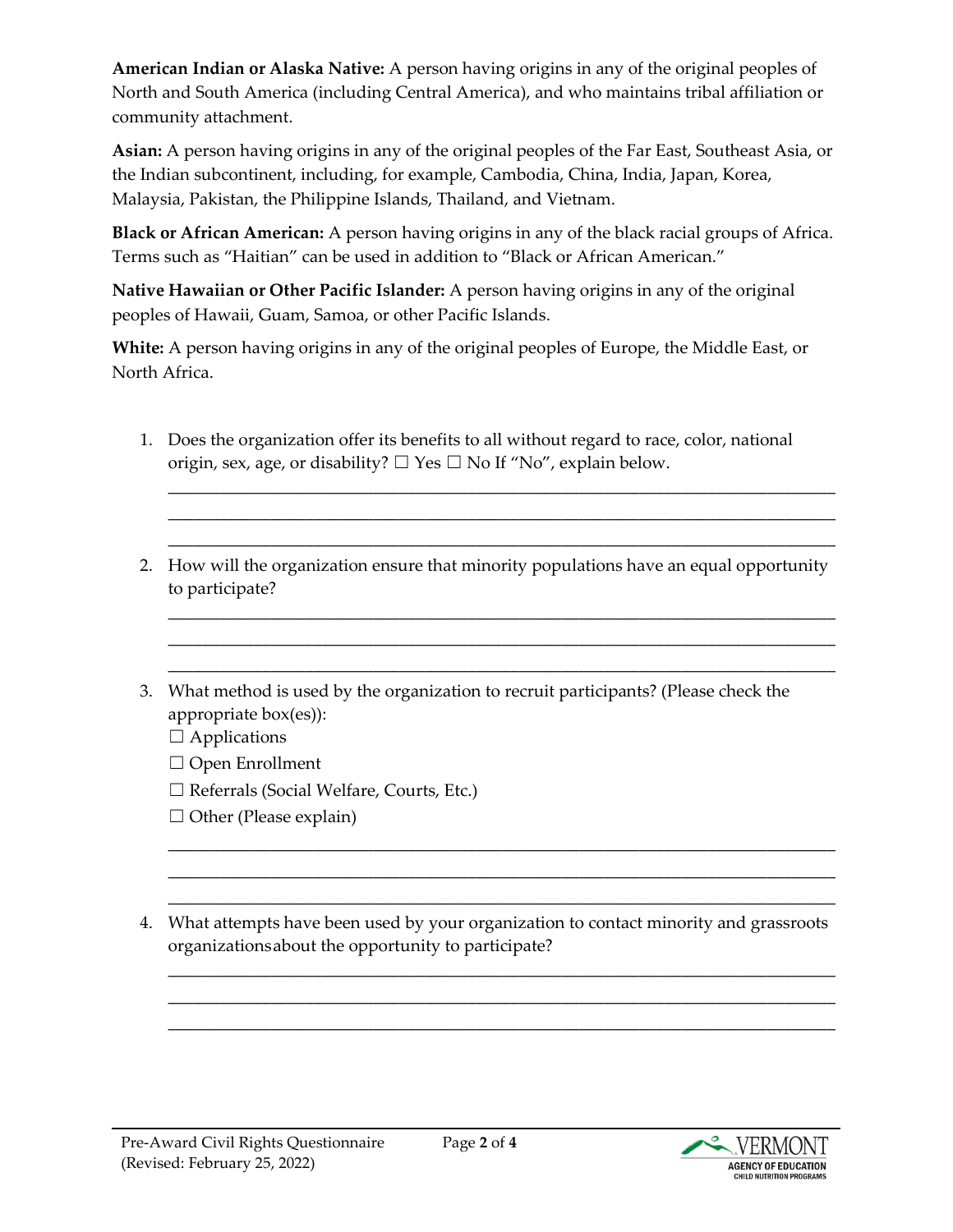- 5. List other government agencies providing financial support to your organization:
- 6. Has your organization ever been found to be in Civil Rights non-compliance with any of the government agencies listed in question 5?  $\Box$  Yes If "Yes", explain below and indicate if violation has been resolved.  $\square$  No  $\square$  N/A

\_\_\_\_\_\_\_\_\_\_\_\_\_\_\_\_\_\_\_\_\_\_\_\_\_\_\_\_\_\_\_\_\_\_\_\_\_\_\_\_\_\_\_\_\_\_\_\_\_\_\_\_\_\_\_\_\_\_\_\_\_\_\_\_\_\_\_\_\_\_\_\_\_\_\_\_\_\_ \_\_\_\_\_\_\_\_\_\_\_\_\_\_\_\_\_\_\_\_\_\_\_\_\_\_\_\_\_\_\_\_\_\_\_\_\_\_\_\_\_\_\_\_\_\_\_\_\_\_\_\_\_\_\_\_\_\_\_\_\_\_\_\_\_\_\_\_\_\_\_\_\_\_\_\_\_\_ \_\_\_\_\_\_\_\_\_\_\_\_\_\_\_\_\_\_\_\_\_\_\_\_\_\_\_\_\_\_\_\_\_\_\_\_\_\_\_\_\_\_\_\_\_\_\_\_\_\_\_\_\_\_\_\_\_\_\_\_\_\_\_\_\_\_\_\_\_\_\_\_\_\_\_\_\_\_

\_\_\_\_\_\_\_\_\_\_\_\_\_\_\_\_\_\_\_\_\_\_\_\_\_\_\_\_\_\_\_\_\_\_\_\_\_\_\_\_\_\_\_\_\_\_\_\_\_\_\_\_\_\_\_\_\_\_\_\_\_\_\_\_\_\_\_\_\_\_\_\_\_\_\_\_\_\_ \_\_\_\_\_\_\_\_\_\_\_\_\_\_\_\_\_\_\_\_\_\_\_\_\_\_\_\_\_\_\_\_\_\_\_\_\_\_\_\_\_\_\_\_\_\_\_\_\_\_\_\_\_\_\_\_\_\_\_\_\_\_\_\_\_\_\_\_\_\_\_\_\_\_\_\_\_\_ \_\_\_\_\_\_\_\_\_\_\_\_\_\_\_\_\_\_\_\_\_\_\_\_\_\_\_\_\_\_\_\_\_\_\_\_\_\_\_\_\_\_\_\_\_\_\_\_\_\_\_\_\_\_\_\_\_\_\_\_\_\_\_\_\_\_\_\_\_\_\_\_\_\_\_\_\_\_

\_\_\_\_\_\_\_\_\_\_\_\_\_\_\_\_\_\_\_\_\_\_\_\_\_\_\_\_\_\_\_\_\_\_\_\_\_\_\_\_\_\_\_\_\_\_\_\_\_\_\_\_\_\_\_\_\_\_\_\_\_\_\_\_\_\_\_\_\_\_\_\_\_\_\_\_\_\_ \_\_\_\_\_\_\_\_\_\_\_\_\_\_\_\_\_\_\_\_\_\_\_\_\_\_\_\_\_\_\_\_\_\_\_\_\_\_\_\_\_\_\_\_\_\_\_\_\_\_\_\_\_\_\_\_\_\_\_\_\_\_\_\_\_\_\_\_\_\_\_\_\_\_\_\_\_\_ \_\_\_\_\_\_\_\_\_\_\_\_\_\_\_\_\_\_\_\_\_\_\_\_\_\_\_\_\_\_\_\_\_\_\_\_\_\_\_\_\_\_\_\_\_\_\_\_\_\_\_\_\_\_\_\_\_\_\_\_\_\_\_\_\_\_\_\_\_\_\_\_\_\_\_\_\_\_

\_\_\_\_\_\_\_\_\_\_\_\_\_\_\_\_\_\_\_\_\_\_\_\_\_\_\_\_\_\_\_\_\_\_\_\_\_\_\_\_\_\_\_\_\_\_\_\_\_\_\_\_\_\_\_\_\_\_\_\_\_\_\_\_\_\_\_\_\_\_\_\_\_\_\_\_\_\_ \_\_\_\_\_\_\_\_\_\_\_\_\_\_\_\_\_\_\_\_\_\_\_\_\_\_\_\_\_\_\_\_\_\_\_\_\_\_\_\_\_\_\_\_\_\_\_\_\_\_\_\_\_\_\_\_\_\_\_\_\_\_\_\_\_\_\_\_\_\_\_\_\_\_\_\_\_\_ \_\_\_\_\_\_\_\_\_\_\_\_\_\_\_\_\_\_\_\_\_\_\_\_\_\_\_\_\_\_\_\_\_\_\_\_\_\_\_\_\_\_\_\_\_\_\_\_\_\_\_\_\_\_\_\_\_\_\_\_\_\_\_\_\_\_\_\_\_\_\_\_\_\_\_\_\_\_

- 7. Are there membership requirements as a prerequisite for admission?  $\Box$  Yes If "Yes", explain below. ☐ No
- 8. Has the organization announced publicly that the benefits offered are available to all without regard to race, color, national origin, sex, age, or disability?  $\Box$  Yes If "Yes", indicate date and method below.  $\Box$  No If "No", indicate plan to complete this requirement.
- 9. Organizations that fail to provide services to Limited English Proficiency (LEP) potentially eligible persons, applicants, and participants, or deny them access to federally assisted programs and activities, may be discriminating on the basis of national origin. What steps will be taken by the applying organization to assure LEP persons receive access to the information and services provided?

\_\_\_\_\_\_\_\_\_\_\_\_\_\_\_\_\_\_\_\_\_\_\_\_\_\_\_\_\_\_\_\_\_\_\_\_\_\_\_\_\_\_\_\_\_\_\_\_\_\_\_\_\_\_\_\_\_\_\_\_\_\_\_\_\_\_\_\_\_\_\_\_\_\_\_\_\_\_ \_\_\_\_\_\_\_\_\_\_\_\_\_\_\_\_\_\_\_\_\_\_\_\_\_\_\_\_\_\_\_\_\_\_\_\_\_\_\_\_\_\_\_\_\_\_\_\_\_\_\_\_\_\_\_\_\_\_\_\_\_\_\_\_\_\_\_\_\_\_\_\_\_\_\_\_\_\_ \_\_\_\_\_\_\_\_\_\_\_\_\_\_\_\_\_\_\_\_\_\_\_\_\_\_\_\_\_\_\_\_\_\_\_\_\_\_\_\_\_\_\_\_\_\_\_\_\_\_\_\_\_\_\_\_\_\_\_\_\_\_\_\_\_\_\_\_\_\_\_\_\_\_\_\_\_\_

10. Are there any policies, practices, or architectural barriers that limit or deny persons with disabilities from participating in or being employed by the program?  $\Box$  Yes If "Yes", explain below. ☐ No

\_\_\_\_\_\_\_\_\_\_\_\_\_\_\_\_\_\_\_\_\_\_\_\_\_\_\_\_\_\_\_\_\_\_\_\_\_\_\_\_\_\_\_\_\_\_\_\_\_\_\_\_\_\_\_\_\_\_\_\_\_\_\_\_\_\_\_\_\_\_\_\_\_\_\_\_\_\_ \_\_\_\_\_\_\_\_\_\_\_\_\_\_\_\_\_\_\_\_\_\_\_\_\_\_\_\_\_\_\_\_\_\_\_\_\_\_\_\_\_\_\_\_\_\_\_\_\_\_\_\_\_\_\_\_\_\_\_\_\_\_\_\_\_\_\_\_\_\_\_\_\_\_\_\_\_\_ \_\_\_\_\_\_\_\_\_\_\_\_\_\_\_\_\_\_\_\_\_\_\_\_\_\_\_\_\_\_\_\_\_\_\_\_\_\_\_\_\_\_\_\_\_\_\_\_\_\_\_\_\_\_\_\_\_\_\_\_\_\_\_\_\_\_\_\_\_\_\_\_\_\_\_\_\_\_

\_\_\_\_\_\_\_\_\_\_\_\_\_\_\_\_\_\_\_\_\_\_\_\_\_\_\_\_\_\_\_\_\_\_\_\_\_\_\_\_\_\_\_\_\_\_\_\_\_\_\_\_\_\_\_\_\_\_\_\_\_\_\_\_\_\_\_\_\_\_\_\_\_\_\_\_\_\_ \_\_\_\_\_\_\_\_\_\_\_\_\_\_\_\_\_\_\_\_\_\_\_\_\_\_\_\_\_\_\_\_\_\_\_\_\_\_\_\_\_\_\_\_\_\_\_\_\_\_\_\_\_\_\_\_\_\_\_\_\_\_\_\_\_\_\_\_\_\_\_\_\_\_\_\_\_\_ \_\_\_\_\_\_\_\_\_\_\_\_\_\_\_\_\_\_\_\_\_\_\_\_\_\_\_\_\_\_\_\_\_\_\_\_\_\_\_\_\_\_\_\_\_\_\_\_\_\_\_\_\_\_\_\_\_\_\_\_\_\_\_\_\_\_\_\_\_\_\_\_\_\_\_\_\_\_

11. Are there any policies or practices that result in different treatment of participants, applicants, or employees with disabilities?  $\Box$  Yes If "Yes", explain below.  $\Box$  No